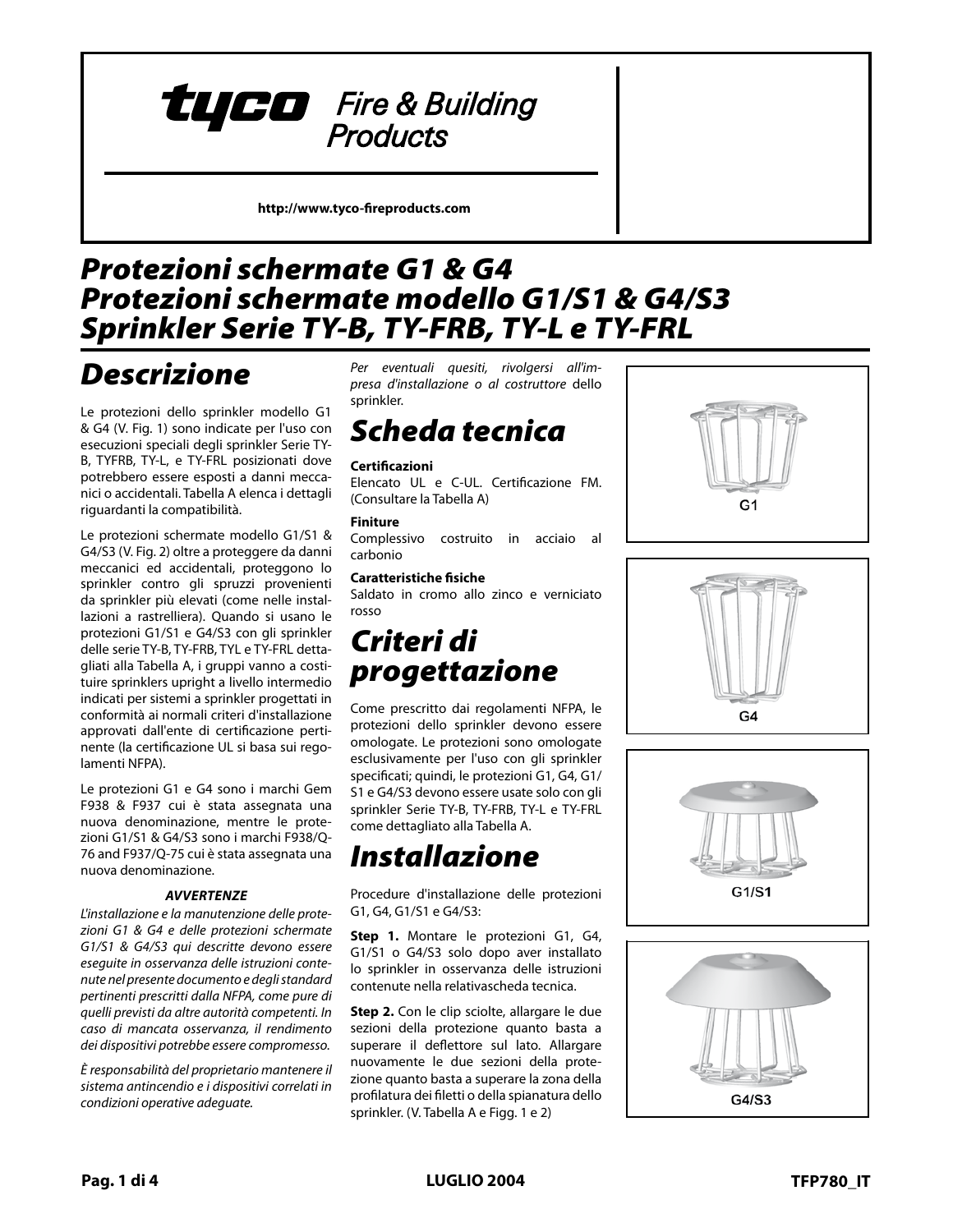| <b>SERIE</b><br>SPRINKLER | <b>TFP SIN</b> | <b>GEM SIN</b>           | <b>STAR</b><br><b>SIN</b> | <b>TIPO</b><br><b>SPRINKLER</b> | SPRINKLER<br><b>K-FACTOR</b> | PUNTO DI MONTAGGIO       | <b>TIPO PROTE-</b><br><b>ZIONE</b><br>(OMOLO-<br>GAZIONI) | <b>PROTEZIONE</b><br><b>SCHERMATA</b><br>(OMOLO-<br>GAZIONI) |
|---------------------------|----------------|--------------------------|---------------------------|---------------------------------|------------------------------|--------------------------|-----------------------------------------------------------|--------------------------------------------------------------|
| TY-B                      | TY1151         | G7530                    | $\equiv$                  | Upright                         | 40                           | Profilatura filetti      | G1(1)                                                     | N/D                                                          |
|                           | TY1251         | G7531                    | -                         | Pendent                         | 40                           | Profilatura filetti      | G1(1)                                                     | N/D                                                          |
|                           | TY3151         | G7570                    | -                         | Upright                         | 80                           | Profilatura filetti      | G1(1, 2)                                                  | G1/S1(1)                                                     |
|                           | TY3251         | G7571                    |                           | Pendent                         | 80                           | Profilatura filetti      | G1(1, 2)                                                  | N/D                                                          |
|                           | TY4851         | G7560                    | -                         | Upright                         | 115 (1/2" NPT)               | Profilatura filetti      | G1(1, 2)                                                  | N/D                                                          |
|                           | TY4951         | G7561                    | -                         | Pendent                         | 115 (1/2" NPT)               | Profilatura filetti      | G1(1, 2)                                                  | N/D                                                          |
|                           | TY4151         | G7590                    | ÷                         | Upright                         | 115 (3/4" NPT)               | Profilatura filetti      | G1(1, 2)                                                  | G1/S1(1)                                                     |
|                           | TY4251         | G7591                    | $\overline{\phantom{0}}$  | Pendent                         | 115 (3/4" NPT)               | Profilatura filetti      | G1(1, 2)                                                  | N/D                                                          |
|                           | TY3351         | G7578                    | $\equiv$                  | <b>HSW</b>                      | 80                           | Profilatura filetti      | G4(1)                                                     | N/D                                                          |
|                           | TY3451         | G7575                    | $\equiv$                  | <b>VSW</b>                      | 80                           | Profilatura filetti      | G4(1)                                                     | N/D                                                          |
| TY-FRB                    | TY1131         | G7330                    | $\overline{\phantom{a}}$  | Upright                         | 40                           | Profilatura filetti      | G1(1)                                                     | N/D                                                          |
|                           | TY1231         | G7331                    |                           | Pendent                         | 40                           | Profilatura filetti      | G1(1)                                                     | N/D                                                          |
|                           | TY3131         | G7370                    | -                         | Upright                         | 80                           | Profilatura filetti      | G1(1, 2)                                                  | G1/S1(1)                                                     |
|                           | TY3231         | G7371                    | -                         | Pendent                         | 80                           | Profilatura filetti      | G1(1, 2)                                                  | N/D                                                          |
|                           | TY4131         | G7390                    | $\equiv$                  | Upright                         | 115 (3/4" NPT)               | Profilatura filetti      | G1(1, 2)                                                  | G1/S1(1)                                                     |
|                           | TY4231         | G7391                    | $\equiv$                  | Pendent                         | 115 (3/4" NPT)               | Profilatura filetti      | G1(1)                                                     | N/D                                                          |
|                           | TY3331         | G7378                    | $\overline{\phantom{a}}$  | <b>HSW</b>                      | 80                           | Profilatura filetti      | G4(1)                                                     | N/D                                                          |
|                           | TY3431         | G7375                    | -                         | <b>VSW</b>                      | 80                           | Profilatura filetti      | G4(1)                                                     | N/D                                                          |
| TY-L                      | TY3111         | G3111                    | S1800                     | Upright                         | 80                           | spianatura per la chiave | G1(2) & G4(1)                                             | G4/S3(1)                                                     |
|                           | TY3211         | G3112                    | S1801                     | Pendent                         | 80                           | spianatura per la chiave | G1(2) & G4(1)                                             | N/D                                                          |
|                           | TY3311         | G3113                    | S1803                     | <b>HSW</b>                      | 80                           | spianatura per la chiave |                                                           | N/D                                                          |
|                           | TY4811         | -                        | S1805                     | Upright                         | 115 (1/2" NPT)               | spianatura per la chiave | G4(1, 2)                                                  | G4/S3(1)                                                     |
|                           | TY4911         | $\overline{\phantom{0}}$ | S1806                     | Pendent                         | 115 (1/2" NPT)               | spianatura per la chiave | G4(1)                                                     | N/D                                                          |
|                           | TY4111         | G3101                    | S1810                     | Upright                         | 115 (3/4" NPT)               | spianatura per la chiave | G4(1, 2)                                                  | G4/S3(1)                                                     |
|                           | TY4211         | G3102                    | S1811                     | Pendent                         | 115 (3/4" NPT)               | spianatura per la chiave | G4(1)                                                     | N/D                                                          |
| TY-FRL                    | TY1121         | G8973                    | S1879                     | Upright                         | 40                           | spianatura per la chiave | G4(1)                                                     | N/D                                                          |
|                           | TY1221         | G8971                    | S1880                     | Pendent                         | 40                           | spianatura per la chiave | G4(1)                                                     | N/D                                                          |
|                           | TY3121         | G8974                    | S1864                     | Upright                         | 80                           | spianatura per la chiave | G4(1, 2)                                                  | G4/S3(1)                                                     |
|                           | TY3221         | G8972                    | S1865                     | Pendent                         | 80                           | spianatura per la chiave | G4(1)                                                     | N/D                                                          |
|                           | TY3321         | G8946                    | S1878                     | <b>HSW</b>                      | 80                           | spianatura per la chiave | G4(1)                                                     | N/D                                                          |
|                           | TY4121         | G8174                    | S1866                     | Upright                         | 115 (3/4" NPT)               | spianatura per la chiave | G4(1, 2)                                                  | G4/S3(1)                                                     |
|                           | TY4221         | G8172                    | S1867                     | Pendent                         | 115 (3/4" NPT)               | spianatura per la chiave | G4(1)                                                     | N/D                                                          |

#### **APPROVALS & NOTES: NOTE & APPROVAZIONI:**

1. Elencato da Underwriters Laboratories, Inc.

Approved by Factory Mutual Research Corporation. 2. Approvato da Factory Mutual Research Corporation. 2. Notified the form of the springler.

N/D Non si applica al modello sprinkler indicato No SIN, Elencazione o Omologazione

#### **TABLE A — LABORATORY LISTINGS AND APPROVALS** *TABELLA A — ELENCAZIONI E CERTIFICAZIONI*

**Step 3.** Posizionare la protezione sulla zona della profilatura dei filetti o della spianatura 2. dello sprinkler, inserire le clip e farle scorrere fino a quando non siano a ridosso della base per realizzare l'installazione come illustrato alle Figg. 1 e 2.

tion, pliers can be used to facilitate the Per facilitare lo scorrimento delle clip, usare lo speciale utensile illustrato a Fig. 3. Si

possono anche usare un paio di pinze per agevolare l'assestamento delle clip.

#### $\ddotsc$  order to be considered functions of  $\ddotsc$  $NO/E$ *NOTE*

L'assestamento perfetto delle clip e l'installa-The G1,G4, G1/S1, and G4/S3 may be *zione si considerano eseguiti quando le clip*  located in any position relative to the *stesse sono a ridosso della base.*

*Le protezioni G1,G4, G1/S1 e G4/S3 possono essere sistemate in qualsiasi posizione relativamente ai bracci dello sprinkler.*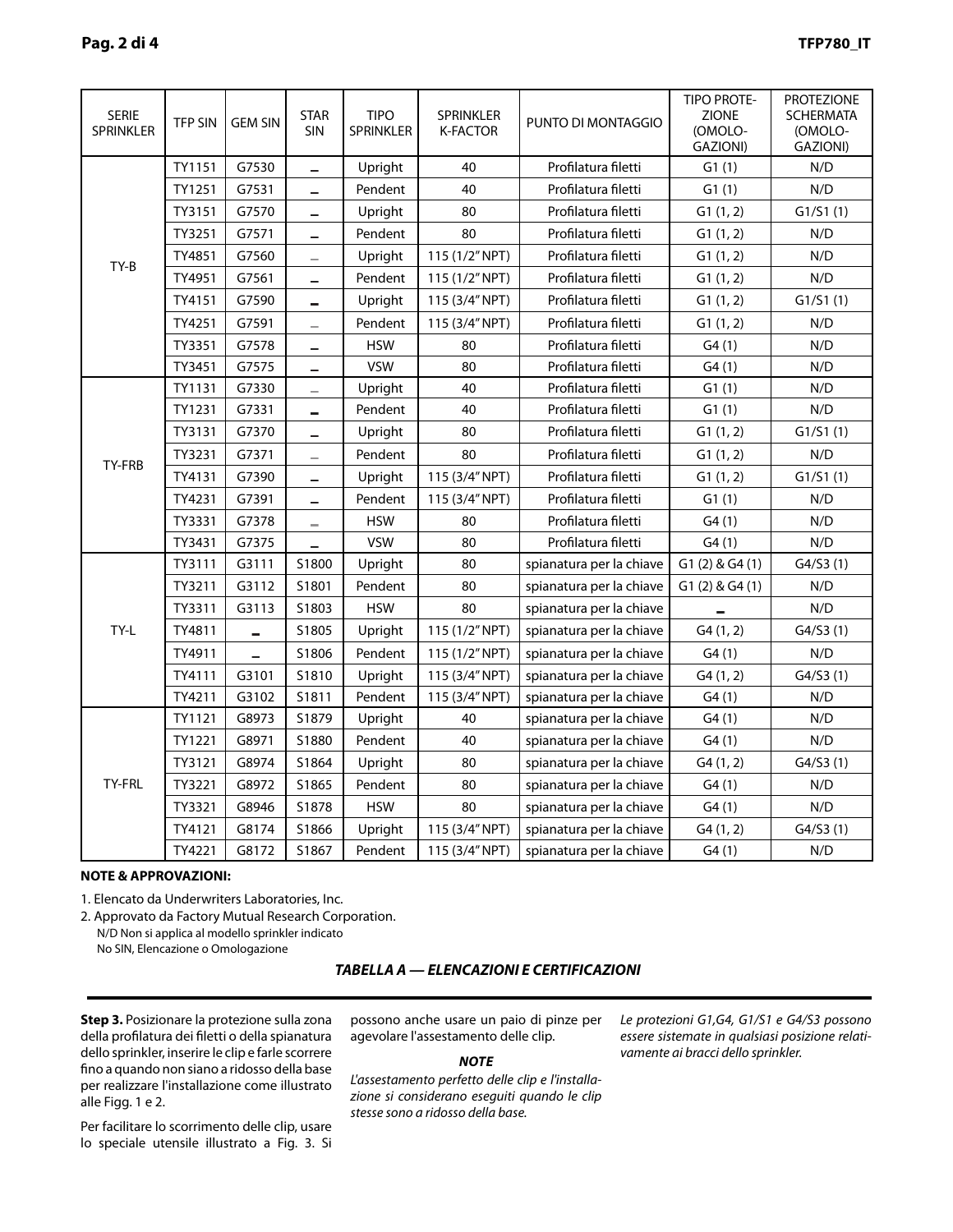

## *Care and Cura e Maintenance manutenzione*

Le versioni G1, G4, G1/S1 e G4/S3 non G4/S3 do not require any regularly richiedono manutenzione programmata, ichedulu manutenzione programmata ma si raccomanda di verificare la sicurezza delle protezioni nel corso degli interventi di controllo annui del sistema.

spetta al proprietario la responsabilità di eseguire gli interventi di ispezione, test e manutenzione dei sistemi e dei dispositivi antincendio in osservanza delle istruzioni contenute nel presente documento come

pure degli standard pertinenti prescritti .<br>dalla National Fire Protection Association (V. ment, as well as with the applicable NFPA 25) e da altre autorità competenti. Per standard competent. eventuali quesiti, rivolgersi all'impresa d'in-<br>etallazione e alleraturitano della sprinklaga stallazione o al costruttore dello sprinkler.

Si raccomanda di affidare gli interventi di stalling contractor or sprinkler manu-ispezione, test e manutenzione dei sistemi spezione, test e manutenzione dei sistemi<br>mialdor sutemetici e unlimenze en ecielisprinkler automatici a un'impresa specializzata.

## *Limited Garanzia Warranty limitata*

Gli articoli prodotti da Tyco Fire Products Products are warranted solely to the sono coperti da una garanzia di dieci anni ono coperti da una galanzia di dieci anni<br>10) (10), concessa esclusivamente al primo acquirente, da difetti di produzione e di fabbricazione, purché pagati, installati e mantenuti in condizioni d'uso e di servizio normali. La presente garanzia è valida per un periodo di dieci (10) anni dalla data di spedizione da parte di Tyco Fire Products. Nessuna garanzia viene data per prodotti